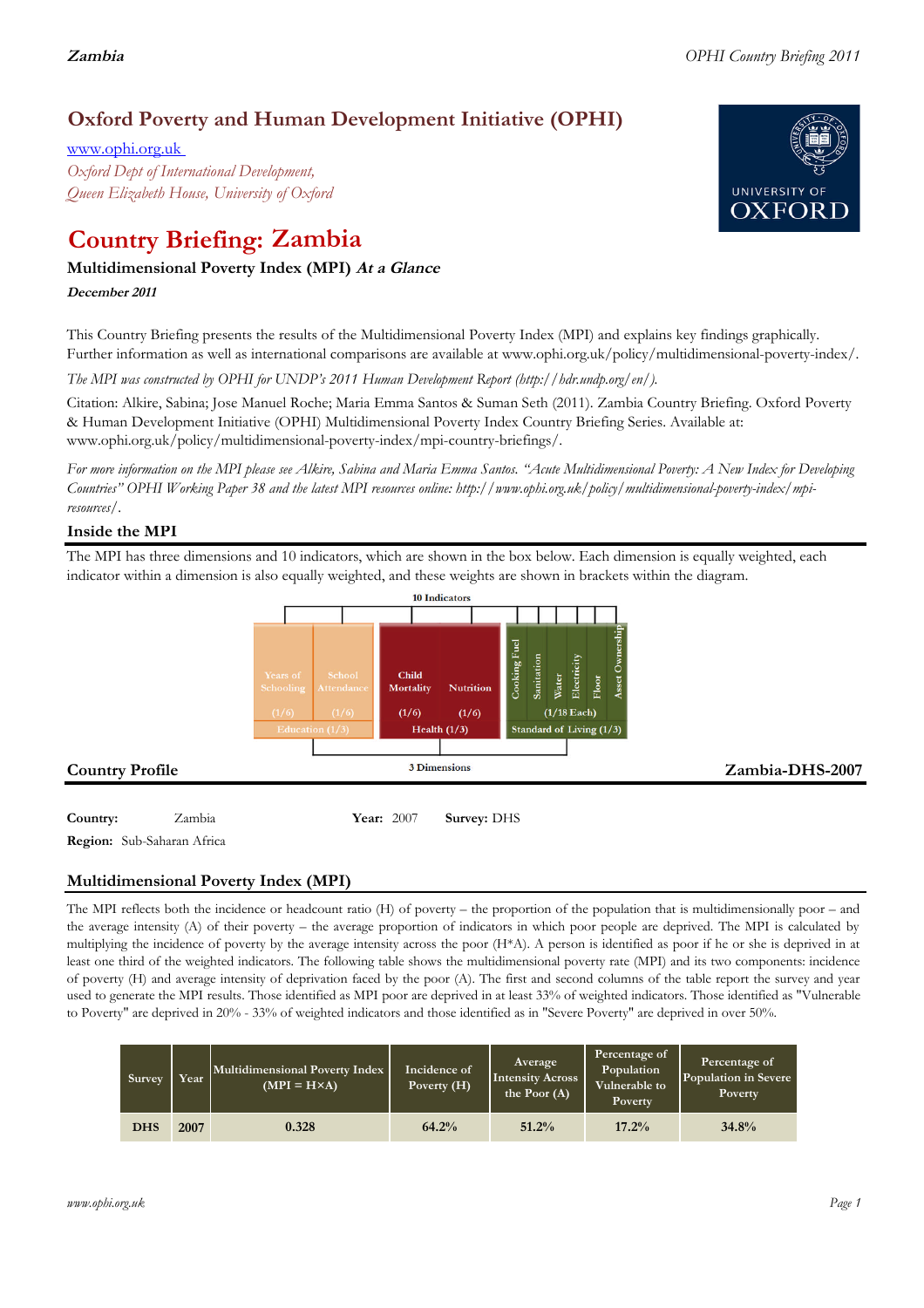## **Comparing the MPI with Other Poverty Measures**

Column chart A compares the poverty rate using the MPI with three other commonly used poverty measures. The height of the first column denotes the percentage of people who are MPI poor (also called the incidence or headcount ratio). The second and third columns denote the percentages of people who are poor according to the \$1.25 a day income poverty line and \$2.00 a day line, respectively. The final column denotes the percentage of people who are poor according to the national income poverty line. The table on the right-hand side reports various descriptive statistics for the country. The statistics shaded in khaki/olive are taken from the year closest to the year of the survey used to calculate the MPI. The year is provided below each column in chart A.



|                 |                         | Summary                                                                                                                                                    |          |  |  |
|-----------------|-------------------------|------------------------------------------------------------------------------------------------------------------------------------------------------------|----------|--|--|
| erty Measures   |                         | Multidimensional Poverty Index<br>0.328                                                                                                                    |          |  |  |
|                 |                         | Percentage of MPI Poor (H)                                                                                                                                 |          |  |  |
| 81.5%           |                         | Average Intensity of Deprivation (A)                                                                                                                       | $51.2\%$ |  |  |
|                 | 59.3%                   | Percentage of Income Poor (\$1.25 a day) <sup><math>\ddagger</math></sup>                                                                                  | $64.3\%$ |  |  |
|                 |                         | Percentage of Income Poor (\$2.00 a day) <sup><math>\ddagger</math></sup>                                                                                  | $81.5\%$ |  |  |
|                 |                         | Percentage of Poor (National Poverty Line) <sup>#</sup>                                                                                                    | 59.3%    |  |  |
|                 |                         | Human Development Index 2011*                                                                                                                              | 0.430    |  |  |
| US\$2 a day     | <b>National Poverty</b> | $HDI$ rank*                                                                                                                                                | 164      |  |  |
| 2004            | Line<br>2006            | $HDI category*$                                                                                                                                            | Low      |  |  |
| <b>⁄Ieasure</b> |                         | $\pm$ The World Bank (2011). "World Development Indicators." Washington, DC.<br>* UNDP (2011). "Human Development Report", Statistical Table 1 . New York. |          |  |  |

te: For population figures and numbers of MPI poor people, consult the tables on OPHI's te: http://www.ophi.org.uk/policy/multidimensional-poverty-index/

#### **Comparing the MPI with Other Poverty Measures**

Column chart B shows the percentage of people who are MPI poor (also called the incidence or headcount) in the 109 developing countries analysed. The column denoting this country is dark, with other countries shown in light grey. The dark dots denote the percentage of people who are income poor according to the \$1.25 a day poverty line in each country. The graph above tells you the year this data comes from. Dots are only shown where the income data available is within three years of the MPI survey year.



**B. Headcounts of MPI Poor and \$1.25/day Poor**

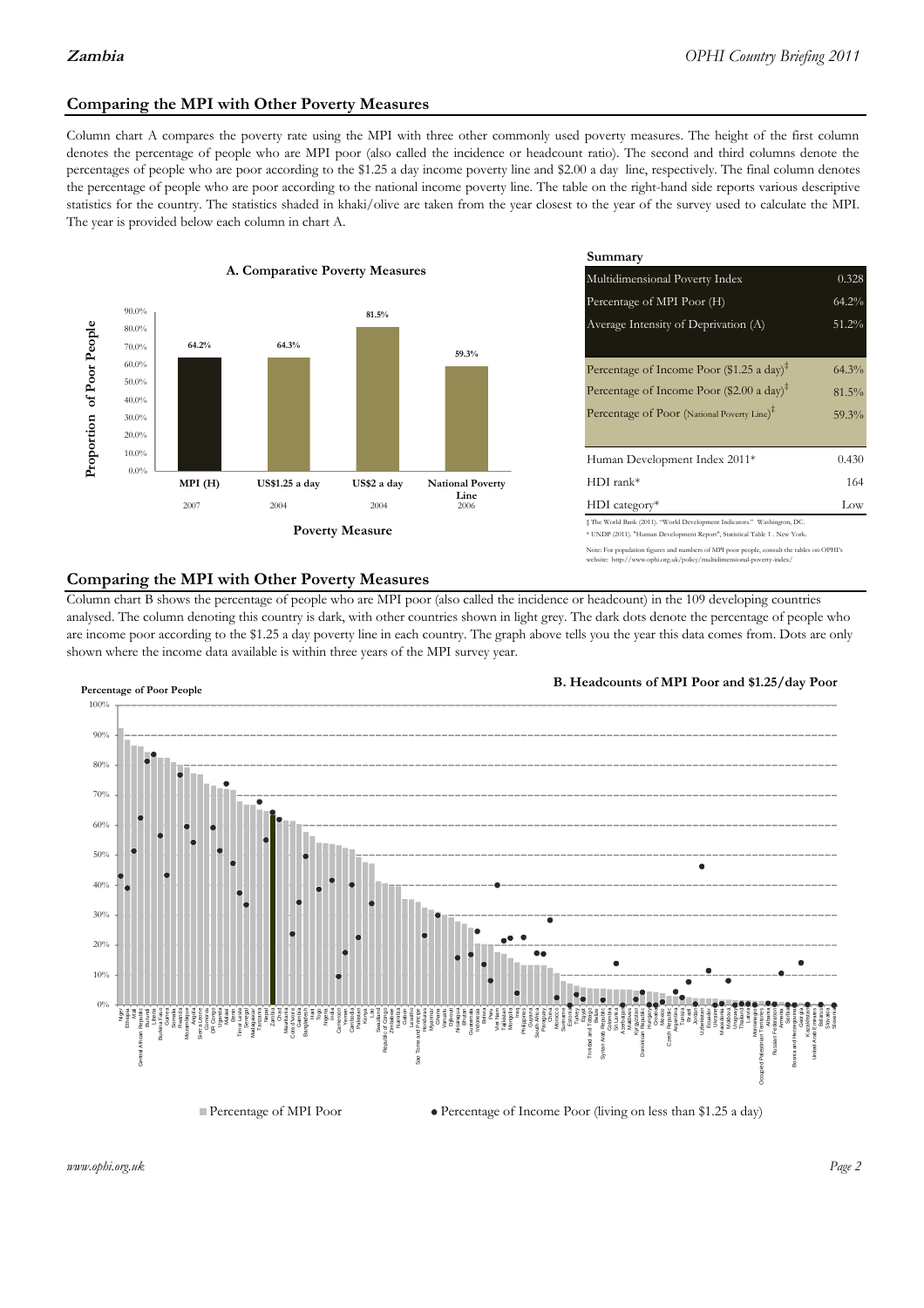# **Incidence of Deprivation in Each of the MPI Indicators**

The MPI uses 10 indicators to measure poverty in three dimensions: education, health and living standards. The bar chart to the left reports the proportion of the population that is poor and deprived in each indicator. We do not include the deprivation of non-poor people. The spider diagram to the right compares the proportions of the population that are poor and deprived across different indicators. At the same time it compares the performance of rural areas and urban areas with that of the national aggregate. Patterns of deprivation may differ in rural and urban areas.







#### **Composition of the MPI**

The MPI can be broken down to see directly how much each indicator contributes to multidimensional poverty. The following figure shows the composition of the MPI using a pie chart. Each piece of the pie represents the percentage contribution of each indicator to the overall MPI of the country. The larger the slice of the pie chart, the bigger the weighted contribution of the indicator to overall poverty.

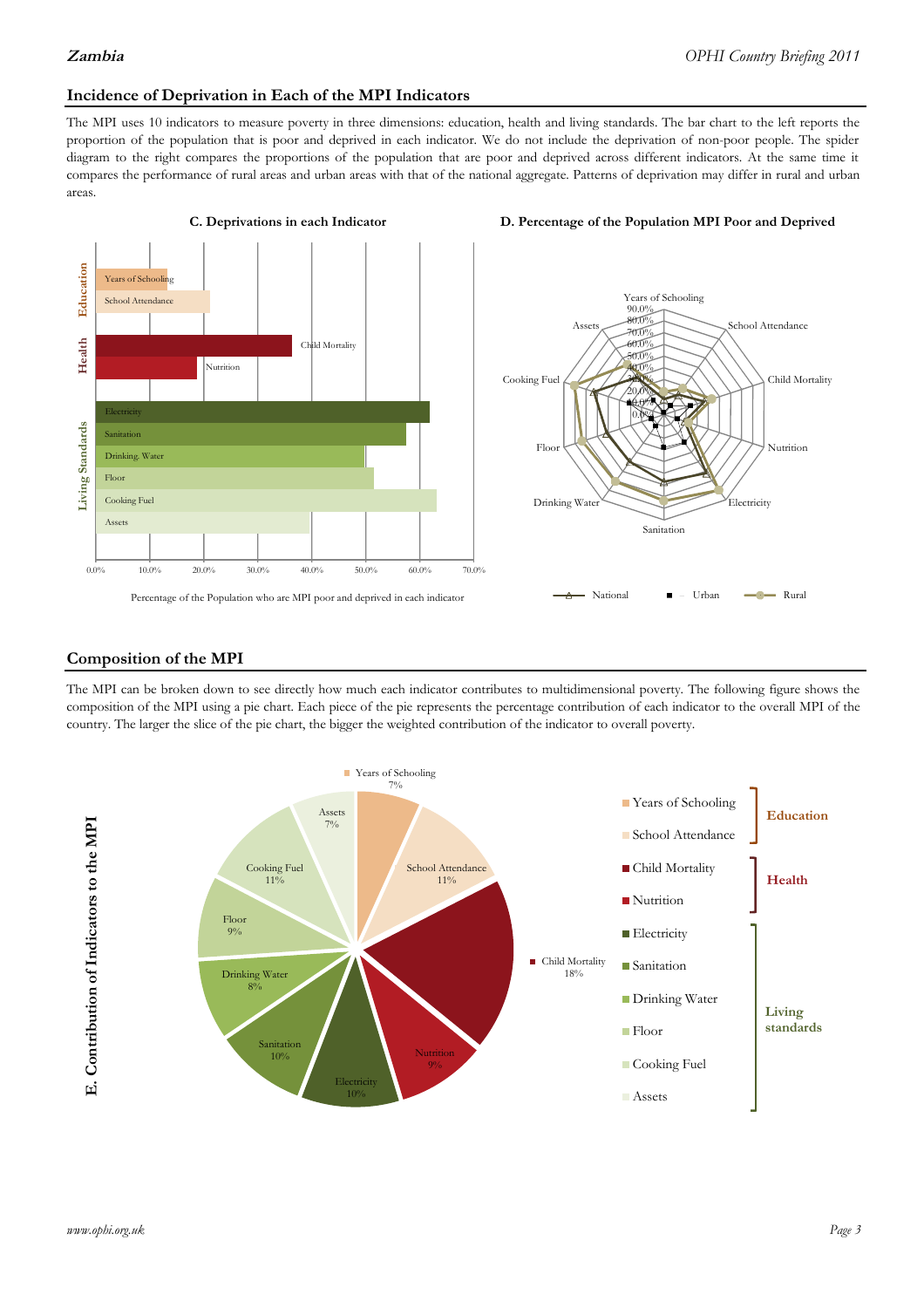### **Decomposition of MPI by Region**

The MPI can be decomposed by different population subgroups, then broken down by dimension, to show how the composition of poverty differs between different regions or groups. On the left-hand side of column chart F, the height of each of the three bars shows the level of MPI at the national level, for urban areas, and for rural areas, respectively. Inside each bar, different colours represent the contribution of different weighted indicators to the overall MPI. On the right-hand side of column chart F, the colours inside each bar denote the percentage contribution of each indicator to the overall MPI, and all bars add up to 100%. This enables an immediate visual comparison of the composition of poverty across regions.





#### **Intensity of Multidimensional Poverty**

Recall that i) a person is considered poor if they are deprived in at least one third of the weighted indicators and ii) the intensity of poverty denotes the proportion of indicators in which they are deprived. A person who is deprived in 100% of the indicators has a greater intensity of poverty than someone deprived in 40%. The following figures show the percentage of MPI poor people who experience different intensities of poverty. The pie chart below breaks the poor population into seven groups based on the intensity of their poverty. For example, the first slice shows deprivation intensities of greater than 33% but strictly less than 40%. It shows the proportion of poor people whose intensity (the percentage of indicators in which they are deprived) falls into each group. The column chart H reports the proportion of the population in a country that is poor in that percentage of indicators or more. For example, the number over the 40% bar represents the percentage of people who are deprived in 40% or more indicators.



**G. Intensity of Deprivation Among MPI Poor**



Intensity of Poverty